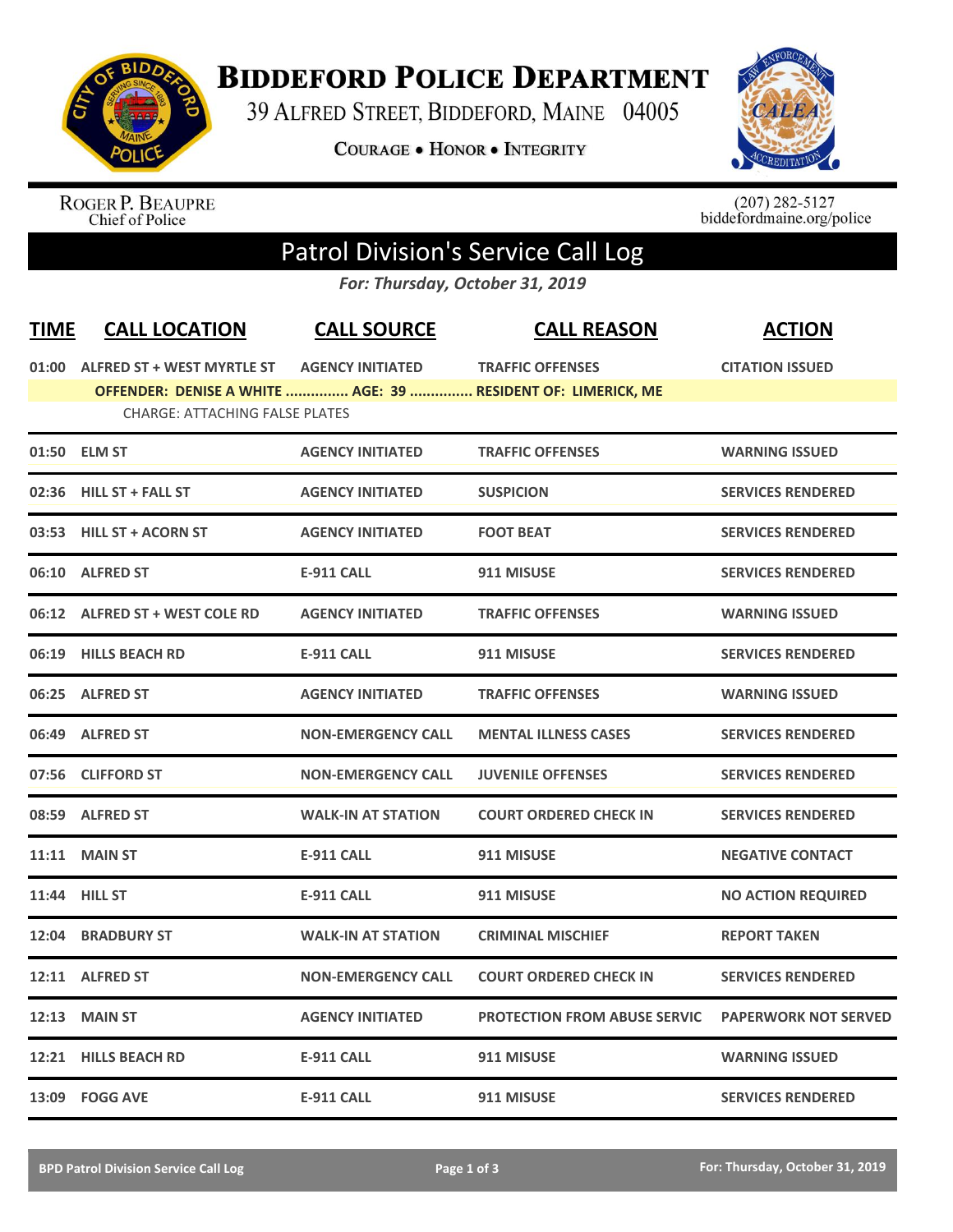| <b>TIME</b>                                                                                                              | <b>CALL LOCATION</b>                               | <b>CALL SOURCE</b>        | <b>CALL REASON</b>                | <b>ACTION</b>                |  |  |
|--------------------------------------------------------------------------------------------------------------------------|----------------------------------------------------|---------------------------|-----------------------------------|------------------------------|--|--|
|                                                                                                                          | 13:35 MARINER WAY                                  | <b>E-911 CALL</b>         | 911 MISUSE                        | <b>NO ACTION REQUIRED</b>    |  |  |
|                                                                                                                          | 15:27 MARINER WAY                                  | <b>NON-EMERGENCY CALL</b> | <b>CHECK WELFARE</b>              | <b>SERVICES RENDERED</b>     |  |  |
|                                                                                                                          | 16:18 ELM ST                                       | <b>E-911 CALL</b>         | 911 MISUSE                        | <b>NEGATIVE CONTACT</b>      |  |  |
|                                                                                                                          | 16:22 ELM ST                                       | <b>AGENCY INITIATED</b>   | <b>TRAFFIC OFFENSES</b>           | <b>WARNING ISSUED</b>        |  |  |
|                                                                                                                          | 16:38 ALFRED ST + ELM ST                           | <b>NON-EMERGENCY CALL</b> | <b>DISABLED VEHICLE</b>           | <b>NO ACTION REQUIRED</b>    |  |  |
|                                                                                                                          | 16:39 ALFRED ST                                    | <b>AGENCY INITIATED</b>   | <b>DISABLED VEHICLE</b>           | <b>SERVICES RENDERED</b>     |  |  |
|                                                                                                                          | <b>16:56 CATHEDRAL OAKS DR</b>                     | <b>AGENCY INITIATED</b>   | <b>TRAFFIC OFFENSES</b>           | <b>WARNING ISSUED</b>        |  |  |
|                                                                                                                          | 17:03 GEORGE ST                                    | <b>E-911 CALL</b>         | 911 MISUSE                        | <b>NEGATIVE CONTACT</b>      |  |  |
|                                                                                                                          | 17:16 BOULDER WAY                                  | <b>NON-EMERGENCY CALL</b> | <b>SHOPLIFTING</b>                | <b>CITATION ISSUED</b>       |  |  |
| OFFENDER: JEREMY V BARTLETT  AGE: 32  RESIDENT OF: KENNEBUNKPORT, ME<br>CHARGE: THEFT BY UNAUTHORIZED TAKING OR TRANSFER |                                                    |                           |                                   |                              |  |  |
|                                                                                                                          | 17:17 HAVEY AVE                                    | <b>NON-EMERGENCY CALL</b> | <b>VIOL PROTECTION FROM ABUSE</b> | <b>UNFOUNDED</b>             |  |  |
| 17:28                                                                                                                    | <b>MAIN ST</b>                                     | <b>AGENCY INITIATED</b>   | <b>PAPERWORK</b>                  | <b>NEGATIVE CONTACT</b>      |  |  |
|                                                                                                                          | 17:35 HILL ST + MAIN ST                            | <b>E-911 CALL</b>         | <b>DOMESTIC COMPLAINTS</b>        | <b>NEGATIVE CONTACT</b>      |  |  |
|                                                                                                                          | 17:55 ELM ST                                       | <b>WALK-IN AT STATION</b> | <b>THEFT</b>                      | <b>REPORT TAKEN</b>          |  |  |
|                                                                                                                          | 18:09 ELM ST                                       | <b>AGENCY INITIATED</b>   | <b>TRAFFIC OFFENSES</b>           | <b>VSAC ISSUED</b>           |  |  |
|                                                                                                                          | 18:17 ALFRED ST                                    | <b>AGENCY INITIATED</b>   | <b>TRAFFIC OFFENSES</b>           | <b>WARNING ISSUED</b>        |  |  |
|                                                                                                                          | 18:19 HILL ST                                      | <b>E-911 CALL</b>         | <b>DISTURBANCE / NOISE</b>        | <b>CIVIL COMPLAINT</b>       |  |  |
|                                                                                                                          | 18:24 SOUTH ST                                     | <b>NON-EMERGENCY CALL</b> | <b>PARKING COMPLAINT</b>          | <b>WARNING ISSUED</b>        |  |  |
|                                                                                                                          | 19:30 POOL ST + HEDLEY REYNOLDS W AGENCY INITIATED |                           | <b>TRAFFIC OFFENSES</b>           | <b>WARNING ISSUED</b>        |  |  |
|                                                                                                                          | 19:38 BIRCH ST + SUMMER ST                         | <b>NON-EMERGENCY CALL</b> | <b>DISTURBANCE / NOISE</b>        | <b>GONE ON ARRIVAL</b>       |  |  |
|                                                                                                                          | 19:39 HILL ST                                      | <b>NON-EMERGENCY CALL</b> | <b>MENTAL ILLNESS CASES</b>       | <b>SERVICES RENDERED</b>     |  |  |
|                                                                                                                          | 19:59 ST MARYS ST                                  | <b>NON-EMERGENCY CALL</b> | <b>DISTURBANCE / NOISE</b>        | <b>UNFOUNDED</b>             |  |  |
|                                                                                                                          | 20:59 SOUTH ST                                     | <b>NON-EMERGENCY CALL</b> | <b>SUSPICION</b>                  | <b>REPORT TAKEN</b>          |  |  |
|                                                                                                                          | 21:12 ALFRED ST                                    | <b>E-911 CALL</b>         | 911 MISUSE                        | <b>NO ACTION REQUIRED</b>    |  |  |
|                                                                                                                          | 21:18 HILL ST                                      | <b>NON-EMERGENCY CALL</b> | <b>DISTURBANCE / NOISE</b>        | <b>TRANSPORT TO HOSPITAL</b> |  |  |
|                                                                                                                          | <b>22:12 MAIN ST</b>                               | <b>AGENCY INITIATED</b>   | <b>UNLOCKED DOORS - WINDOWS</b>   | <b>BUILDING CHECK/SECURE</b> |  |  |